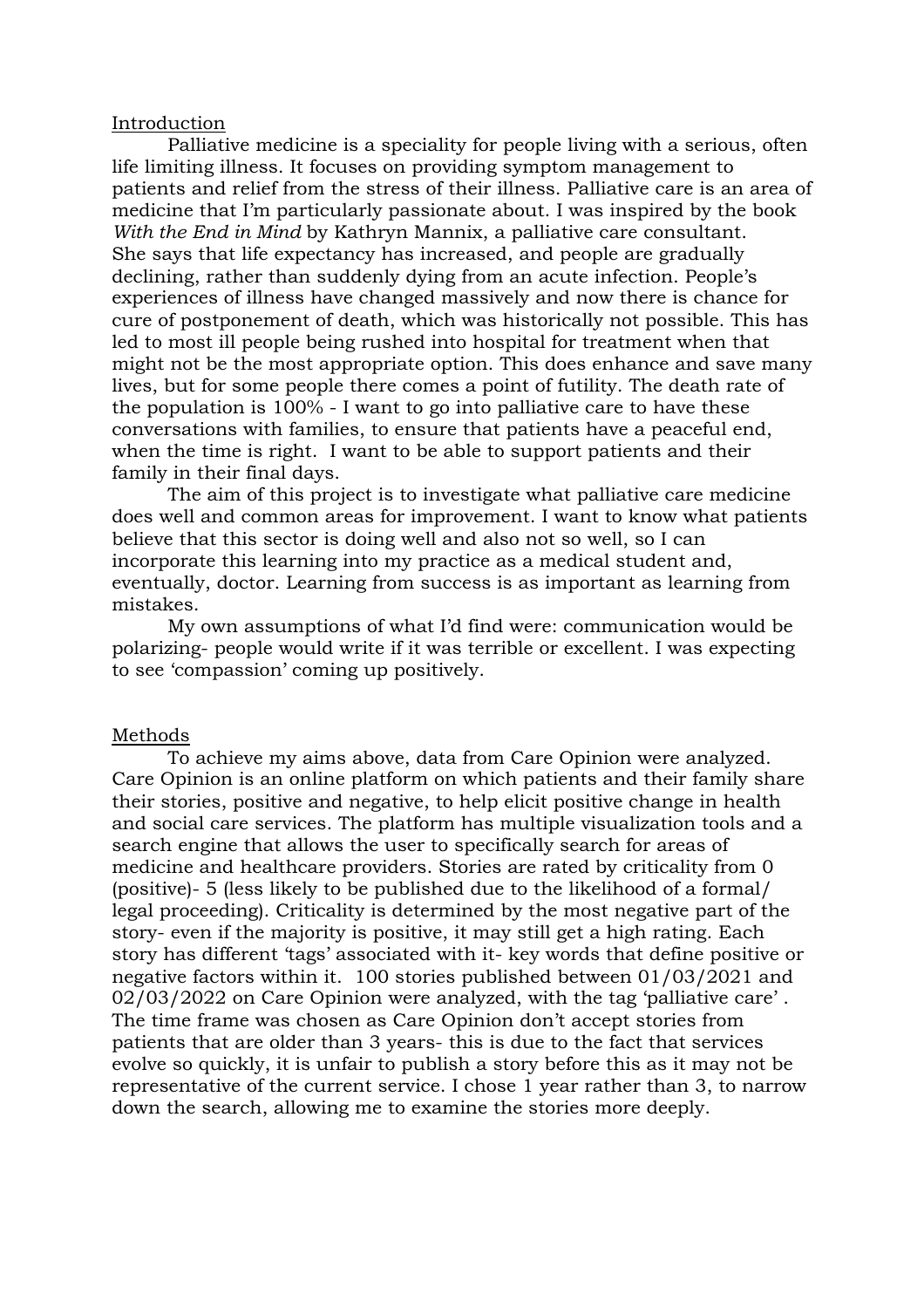Out of 100 stories, 0 had a criticality of 5, 2 had a criticality of 4, 6 had a criticality of 3, 5 had a criticality of 2, 1 had a criticality of 1 and 86 had a criticality of 0.

Using the 'sunbeam' visualization tool, it was possible to focus on stories of different criticalities and the different tags associated with them were analysed. I also searched 'criticality greater than zero' to look at critical stories and 'criticality equal to zero' to look at positive stories.

A report for stories tagged with 'palliative care' was undertaken. Stories were separated into positive (criticality = 0) and critical (criticality  $\geq$ 1) stories. The tag bubbles visualisation tool was used to examine the key aspects of the stories. Some stories were copy-edited for clarity.



In stories with a criticality greater than zero (figure 1) (14%), the common themes for improvement were: compassion(3% stories), communication (3% stories), staff attitude (2% of stories overall), care (2% stories).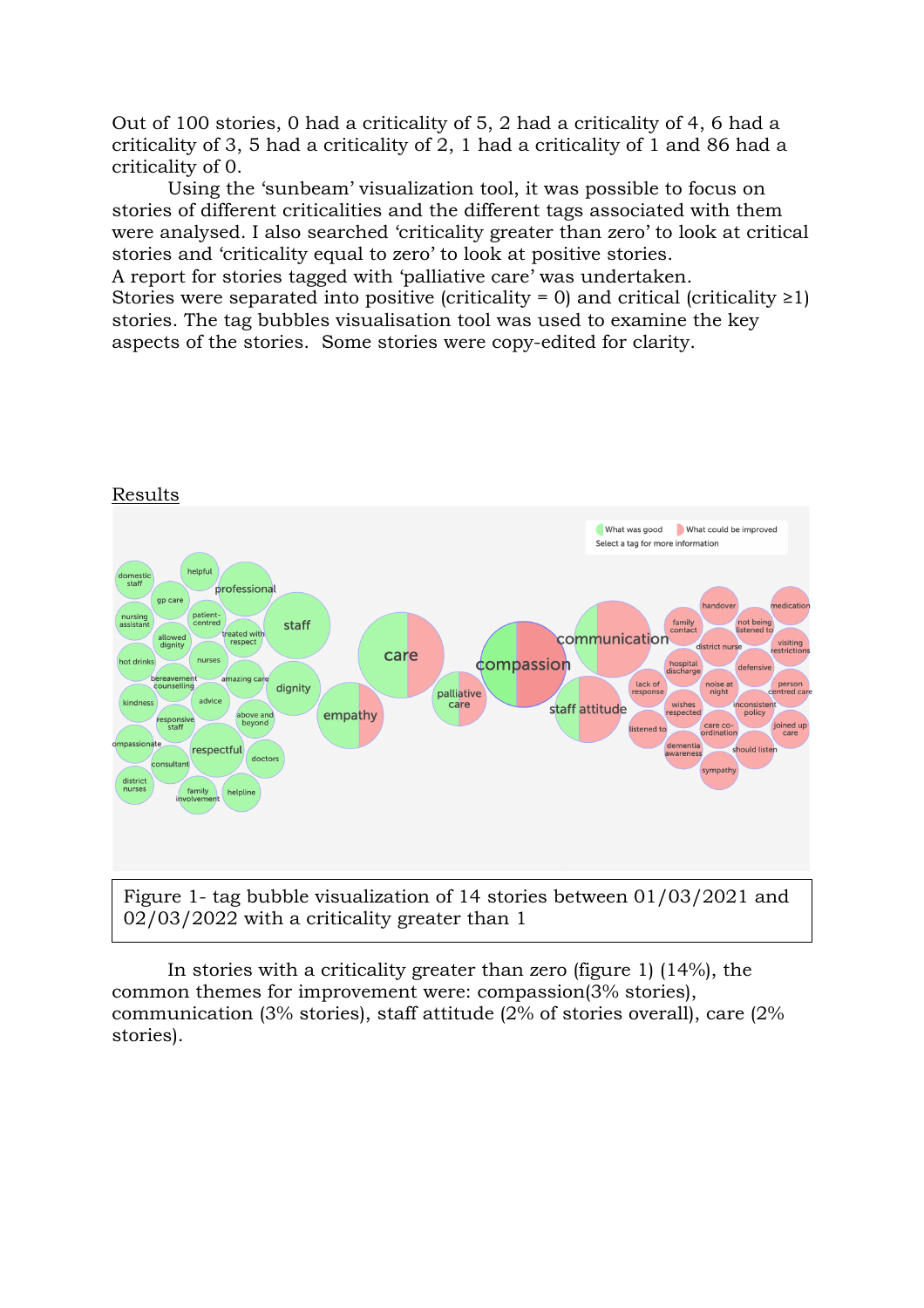

Figure 2- tag bubble visualization of 100 stories between 01/03/2021 and 02/03/2022 of all criticalities

In all the stories analysed, tags with 'staff' and 'care' were cited as the stories with the most positive tags associated with them (figure 2).



Figure 3- tag bubble visualization of 86 stories between 01/03/2021 and 02/03/2022 with a criticality equal to zero-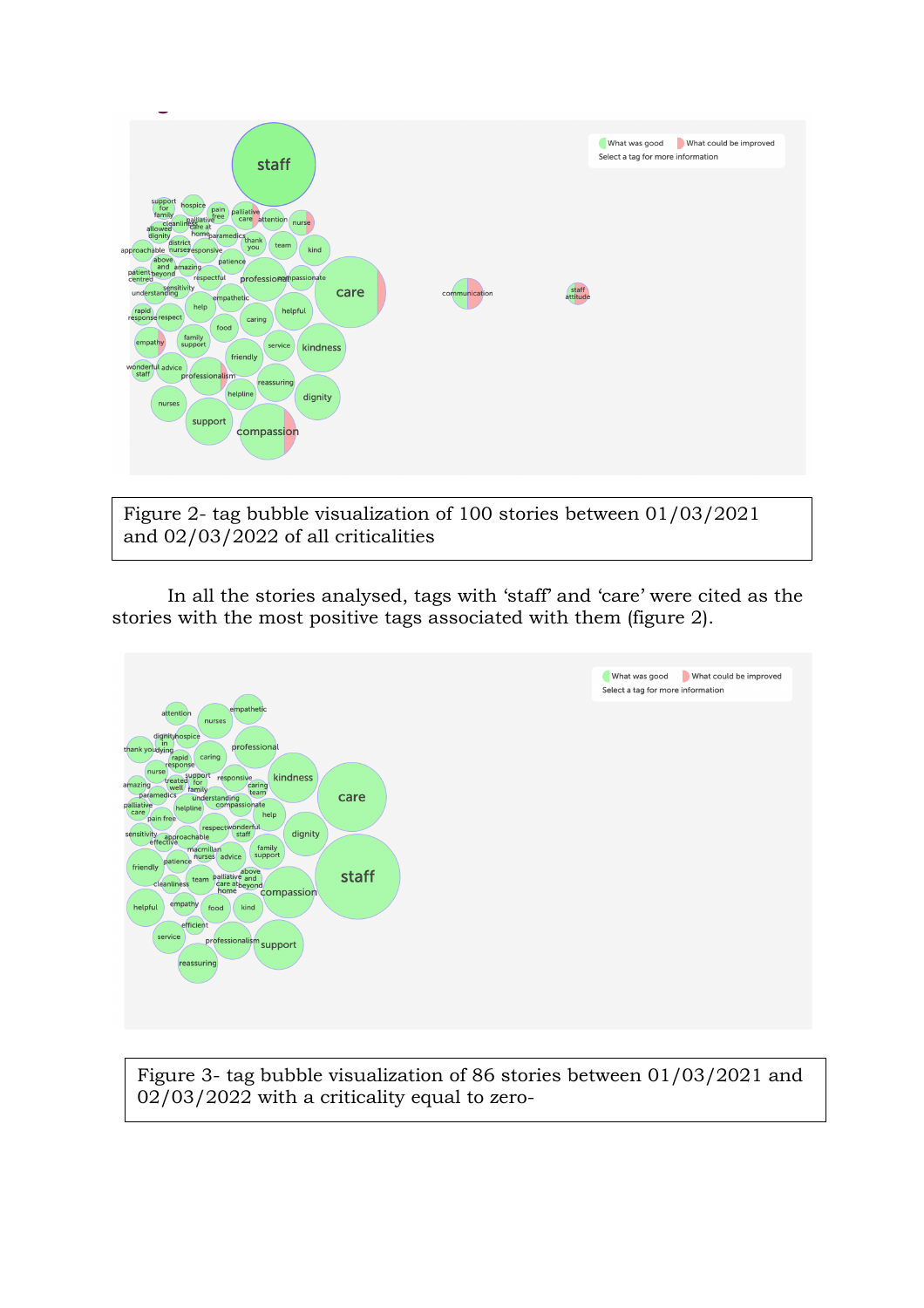# Discussion

Overall, 86% of stories written about palliative medicine were positive. There was huge variety in what people thought palliative care did well. In some cases, the same tag was written about both positively and negatively. An example of this would be communication.

## Communication

Communication was mentioned positively in 3% of stories and negatively in 3% of stories. Communication is what is mentioned most often, negatively out of all the tags. Patients do not seem to notice it as much when it is good/ adequate. When it is written about negatively, the author seems to go into great detail. When it is positive, however, it is often a sentence. Some stories (e.g. 895631), have a positive communication tag but do not explicitly mention it.

*'….The sensitive communication from the Doctors and Nurses allowed us to be involved in all aspects of the decision making care process, for this we are truly grateful….' [908666]*

*'…the communication from Kilbryde Hospice was superb….' [904673]* 

The following story is a pertinent example of when communication between staff and the family and also inter staff communication can be improved upon.

*'In the early hours of the morning, our Dad was admitted to hospital whilst on holiday….He was diagnosed with lung and bone cancer in July ….and was awaiting radiotherapy and chemotherapy…….the next day my mum visited ……The day after, early morning my mum contacted MAU at around 845 and was informed that my Dad was really unwell and that she should come in straight away, along with my brother. A short time after this I received a phone call in Kent and was told that I should make the journey to Devon as Dad was not likely to make the end of the day…… Upon hearing this prognosis, my Dad decided that he just wanted to die……It was agreed to keep him on the fluids and antibiotics until I arrived that evening……Several Doctors visited during the day the next morning to check on Dad and the prognosis remained the same. ……At around 330pm that afternoon a nurse visited Dad and I - from the Palliative Care Team. She said dad looked so much better. Those meds she prescribed for him three days earlier had obviously worked. I was completely gobsmacked. This nurse informed us that she had diagnosed Dad with hypercalcemia on Friday and had immediately prescribed drugs. She informed us that these drugs take approximately 2 to 3 days to work. She recommended that we get Dad home asap to get his radiotherapy treatment.' [887947]*

It would be of interest to understand the full backstory- was there justification as to why the family was not told this? What was the staffing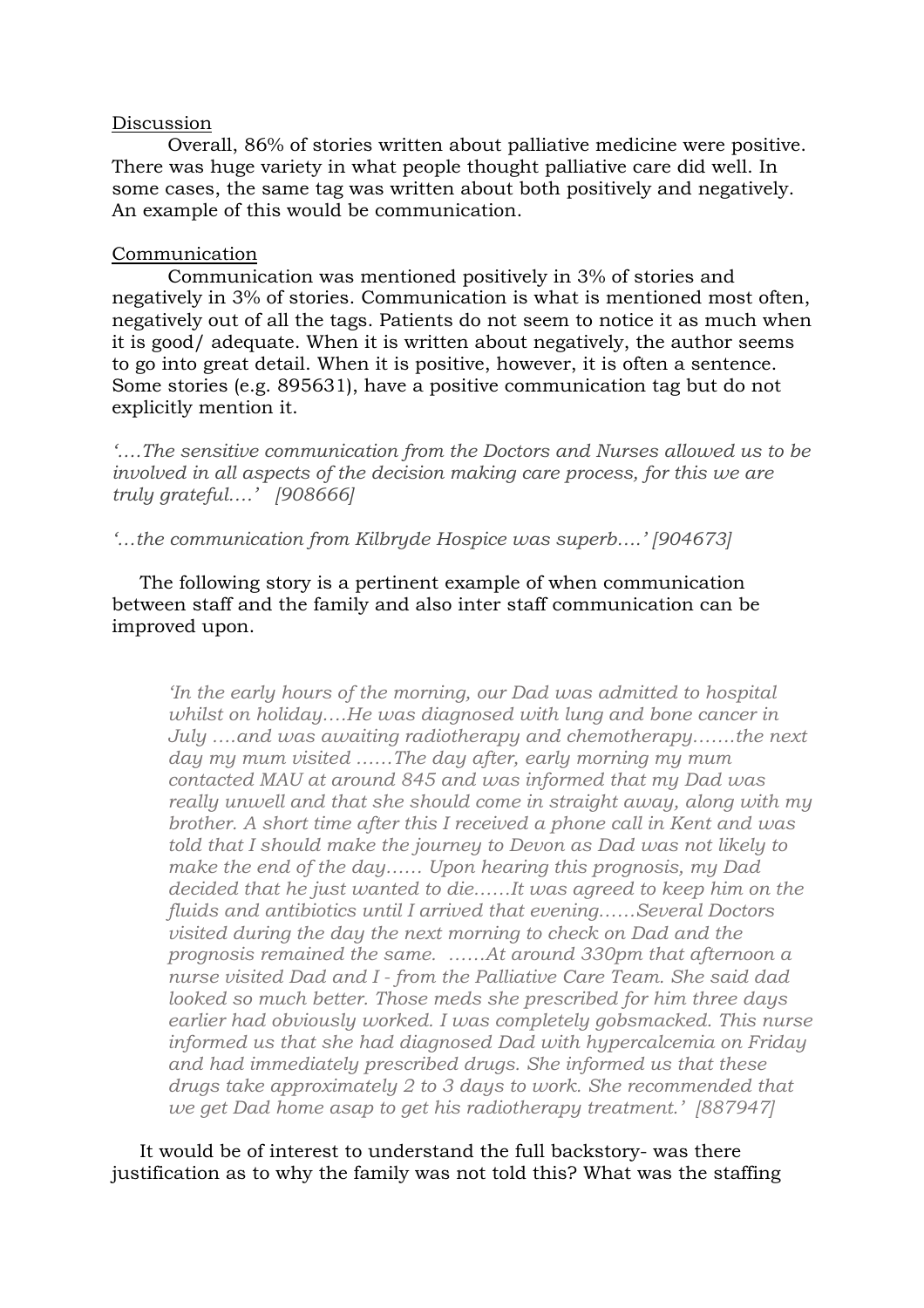like- do they rely on locum doctors and bank/ agency staff which would reduce the consistency of care? There was an response from the organization, in which the responder gave contact details for the author to discuss the matter further. Evidence of this or an online conversation of how the service works and what could have gone wrong would have been useful.

From my own experience, you can think you've had one conversation with a patient, to then clarify and realise that they have interpreted it in a completely different way. This is especially true when a person is stressed. In this case, how can misinterpretation be minimized in this setting. It could be suggested to have the conversation with the patient/ family member then ask how they will relay it another person to clarify understanding. The clinician could then write down all the main points of the conversation, for the person to look at later after they have absorbed the initial conversation.

## Compassion

Stories with tags of 'compassion' (20%) (n=24) and 'compassionate'  $(4\%)$  (n=4).

*'My father was on end of life care, every time I visited him I was met with confusion and a lack of compassion from staff, appearing to be unknowledgeable in team coordination and how to speak to someone with dementia.' [844575]*

*'….we felt like we were treated with no compassion or empathy…. we were treated with rudeness by our local hospital but also by Rennie Groves Hospice at home who felt that a visit for a which chit chat every two weeks was enough when we were dealing with a terminally ill person…When I phoned up begging for help I found staff to be dismissive and then felt accused of not looking after her properly' [873477]*

In instances where compassion was cited as negative, it is recommended to investigate further. For example, looking at staffing that day/ overall (the person could have been particularly stressed), the number of patients in, how many days that member of staff had been working for. There is also the possibility that staff members who were perceived as lacking compassion had personal stresses going on.

*'The outstanding care given to my dad over the last few weeks culminating in his admission to Kilbryde Hospice .… the team there treated him with compassion and respect so that he settled in quickly and begun to look forward to his weekly visits….the communication from Kilbryde Hospice was superb …. always treating my dad as a unique individual and invariably making me feel that nothing was too much trouble. My dad told me that "the staff there seem to enjoy my company"…' [904673]*

*'A positive instance I would like to highlight involved a nursing assistant who truly went above and beyond his duty of care to offer my mum and I blankets,*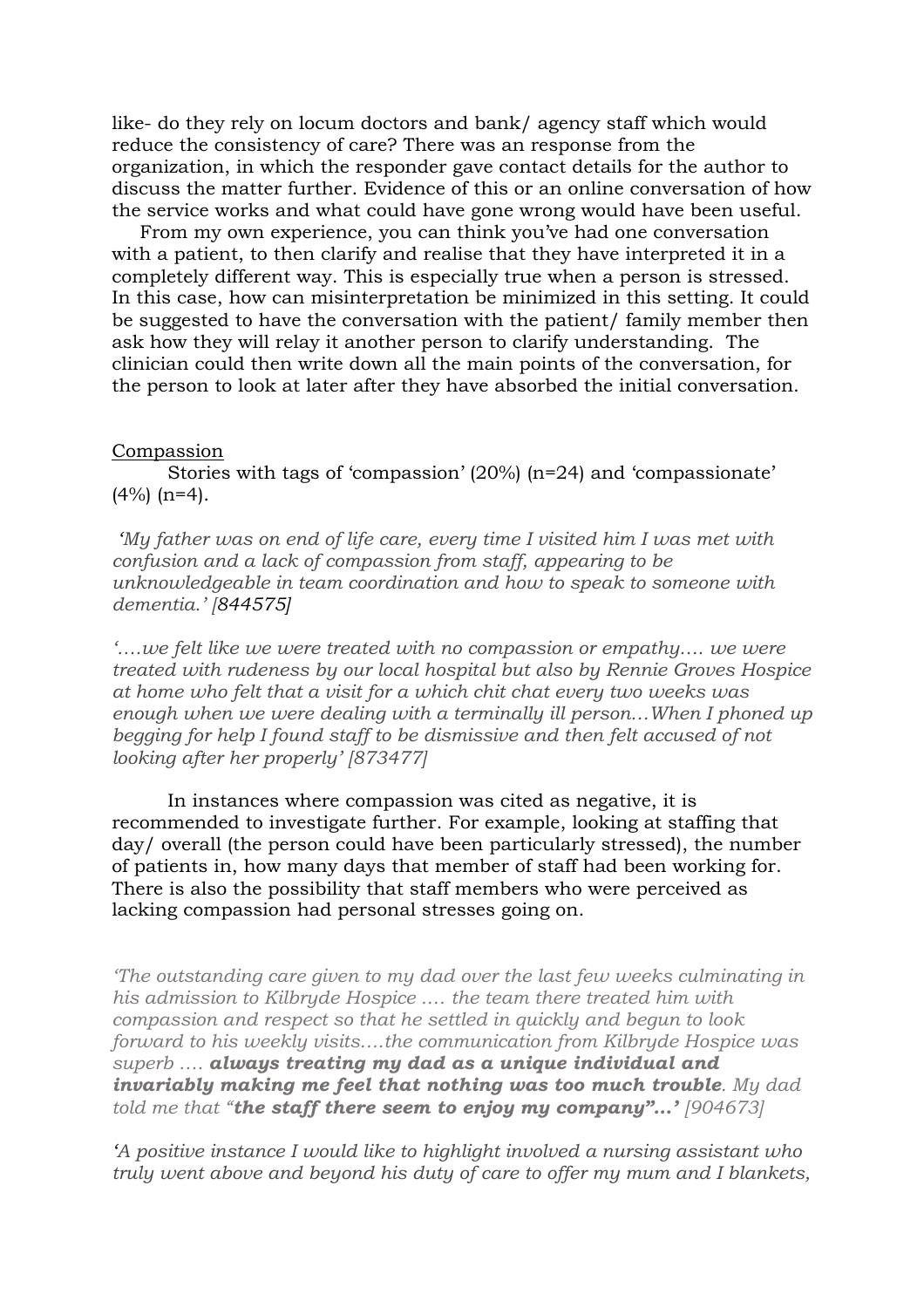*comfortable seating, hot drinks and a friendly smile and a laugh. All of these things seem so minor but when you have been sat by a bedside for hours upon hours, they make a huge difference.' [902504]*

Positive comments of compassion highlight the staff empathising with the needs of the patient and family e.g. 902504, the nursing assistant remembering to also look after the family present. Treating the person as an individual goes a long way too.

# Conclusion

I was surprised at the fact that even in stories with a high criticality rating (4), the authors often still had a lot of positive things to say about the NHS and care that was delivered, despite what was often a traumatic experience

A major limitation with this data is that it only gives one side of the story and it is a perception of that in a time of great stress.

In the future, I'd like to get feedback on patient and families feedback about conversations regarding death. I appreciate this is a really sensitive subject and may be difficult to get engagement for it. I think it is important that feedback is received, to improve future practice of how difficult conversations are approached.

I'd also like to recommend future research about how communication between the family and healthcare service can be improved. Systems could be implemented to allow for staff to contact the family and minimize anxiety. Research could also be conducted into services that have positive communication tags associated with them and look at what they do differently.

I would also like suggest that the correlation between the criticality of the story is researched and how soon after the author chose to write about it.

I think there could be benefits in exploring compassion fatigue in the NHS and healthcare sector. Compassion fatigue is the the physical, emotional, and psychological impact of helping other- staff working in palliative care regularly dealing with pain, trauma, and the suffering they see by the nature of end-of-life care delivery (Cross, 2019). The NHS runs off the goodwill of the staff staying in extra hours to help out. Systems could be put in place to minimize the risk of burnout or compassion fatigue. This will likely have a huge positive impact on patients and their families as staff won't be 'pouring from an empty cup'.

I would also like to suggest more is done when a service is praised on certain aspects to tease out why they are good. As mentioned earlier, when communication is done well, it is either often not mentioned or a short comment is written, saying it was good. It is also recommended for Care Opinion to consider introducing the idea of 'core tags'- tags that appear regularly, across all areas of specialties and moderators can specifically ask